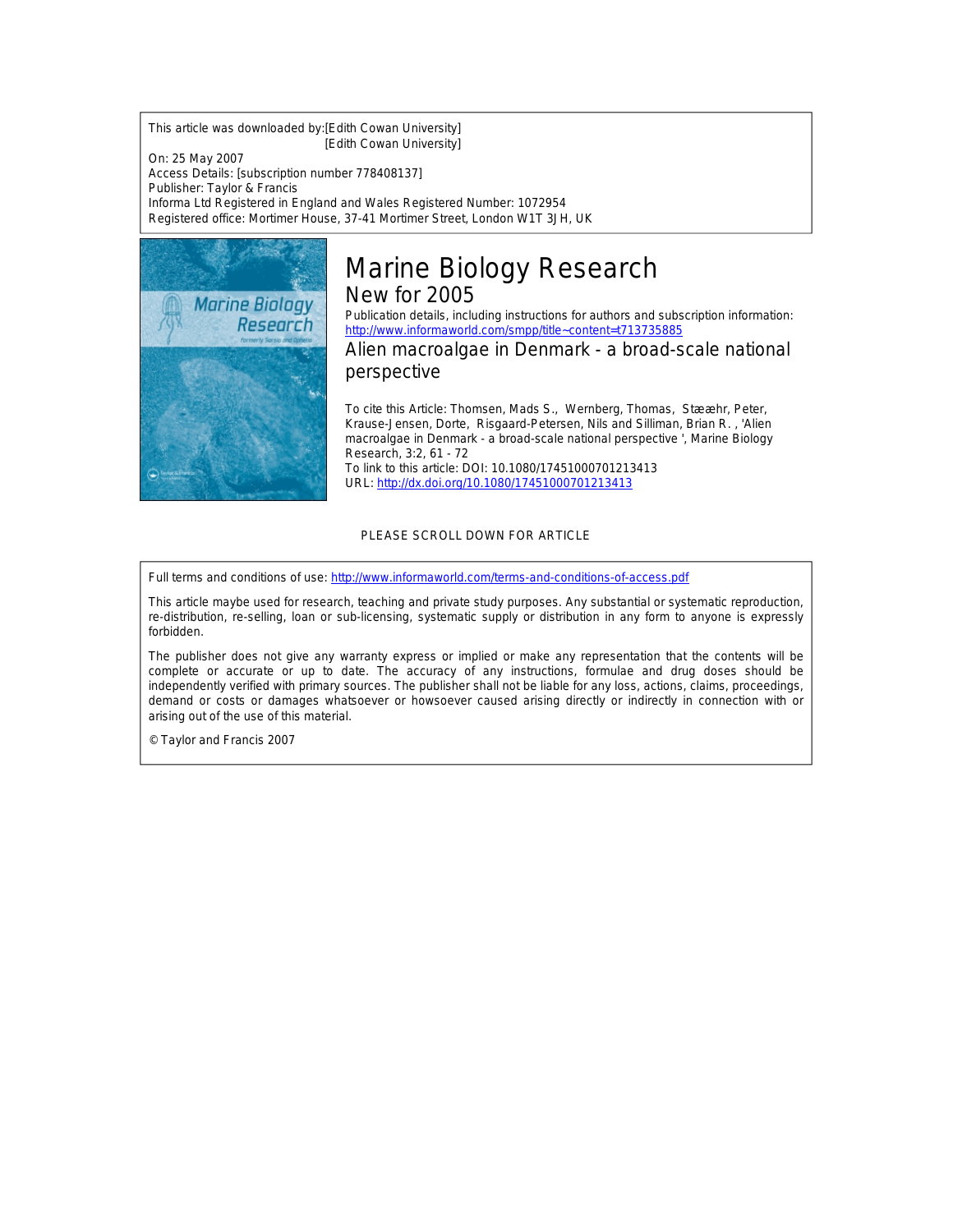# ORIGINAL ARTICLE



# Alien macroalgae in Denmark  $-$  a broad-scale national perspective

# MADS S. THOMSEN<sup>1</sup>, THOMAS WERNBERG<sup>1</sup>, PETER STÆHR<sup>2</sup>, DORTE KRAUSE-JENSEN<sup>3</sup>, NILS RISGAARD-PETERSEN<sup>3</sup> & BRIAN R. SILLIMAN<sup>4</sup>

<sup>1</sup>Centre for Ecosystem Management, Edith Cowan University, Joondalup WA 6027, Australia, <sup>2</sup>Freshwater Biological Laboratory, University of Copenhagen, 3400 Hillerød, Denmark, <sup>3</sup>National Environmental Research Institute, 8600 Silkeborg, Denmark, and <sup>4</sup>Department of Zoology, University of Florida, Gainesville, FL 32609, USA

#### Abstract

Most studies documenting the importance of alien macroalgae relative to native species are based on smaller-scale sampling programmes. Between 1989 and 2003, a Danish monitoring programme collected data on the percentage cover of macroalgae at more than 600 locations throughout the country. We examined this data set to estimate the relative abundance of alien species in the algal flora on large spatiotemporal scales, i.e. across depth ranges, regions and years. Of the 10 alien macroalgal species known to inhabit Danish coastal waters, nine were found in the survey. Most of the alien species were only present in low quantities  $\langle$ <1% of the entire flora). In contrast, the two most common alien species, Sargassum muticum and Bonnemaisonia hamifera, constituted  $2-7\%$  of the assemblages, depending on depth, region and year. Sargassum muticum was abundant from 0 to 5 m in the northwestern region, where salinity and species richness are highest, whereas B. hamifera was abundant in several regions in deeper waters, where the native flora is species-poor. Based on their relatively high abundance, we hypothesize that these two aliens have had the largest impact on the native communities. Of some concern is the recent introduction of Gracilaria vermiculophylla. This species has traits that match the conditions of Danish estuaries and may become widespread with potential negative impacts on native biota.

Key words: Alien macroalgae, Baltic Sea, Bonnemaisonia hamifera, large-scale monitoring, North Sea, Sargassum muticum

#### Introduction

Alien macroalgae have been found in most parts of the world. Several highly invasive species such as Sargassum muticum (Yendo) Fensholt, Codium fragile ssp. tomentosoides (van Goor) P.C. Silva and Caulerpa taxifolia (M. Vahl) C. Agardh have attracted special attention (e.g. Trowbridge 1998; Stæhr et al. 2000; Boudouresque & Verlaque 2002). For example, C. taxifolia has outcompeted the native flora at several locations in the Mediterranean Sea (Piazzi et al. 2001; Ceccherelli et al. 2002; Dumay et al. 2002) and C. fragile has been suggested to drift away with financially important oysters (Trowbridge 1998) and limit kelp recruitment (Levin et al. 2002). These alien algae often form mono-specific stands in the invaded habitats, potentially with dramatic impact on the native assemblage structure.

The ecological impacts of invasions are often inferred from distribution data under the assumption that the more abundant the alien species, the more severe the impact (Stæhr et al. 2000; Piazzi & Cinelli 2001; Boudouresque & Verlaque 2002). To document distribution, and infer impacts, autecological studies are often conducted, e.g. large-scale overviews based on qualitative (Maggs & Stegenga 1999; Reise et al. 1999; Boudouresque & Verlaque 2002; Nyberg & Wallentinus 2005) or quantitative data (Carlton & Scanlon 1985; Wikström et al. 2002). Alternatively, both alien and native species are quantified, but such time-consuming assemblage studies are typically of limited spatiotemporal scales (e.g. Piazzi et al. 2001; Thomsen et al. 2006a). We see an additional need for analyses of quantitative assemblage data at large scales to assess regional-to-national level abundance (and

Correspondence: M. S. Thomsen, Centre for Ecosystem Management, Edith Cowan University, Joondalup WA 6027, Australia. E-mail: m.thomsen@ecu.edu.au

Published in collaboration with the University of Bergen and the Institute of Marine Research, Norway, and the Marine Biological Laboratory, University of Copenhagen, Denmark

(Accepted 2 January 2007; Printed 20 April 2007)

ISSN 1745-1000 print/ISSN 1745-1019 online © 2007 Taylor & Francis DOI: 10.1080/17451000701213413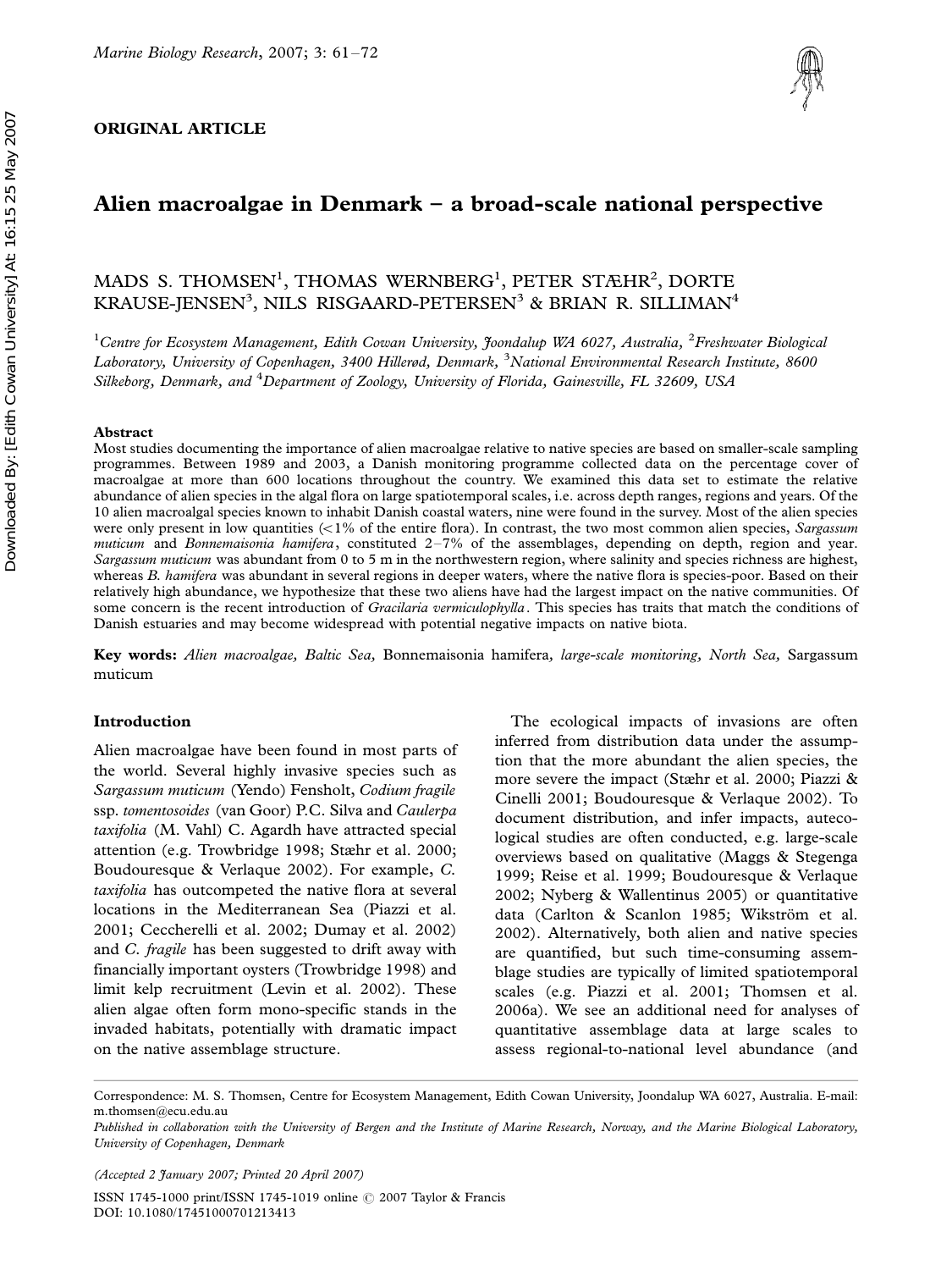hence impacts) of introduced macroalgae, to identify ''problem species'' and regions and depth ranges most threatened by them, and to guide future research efforts regarding species and regions/locations to be studied.

Denmark is a small country, yet the coastline covers -7000 km and encompasses a broad range of habitats within several sounds and estuaries. Macroalgal assemblages have been regularly quantified along Denmark's coastline since 1989, as part of a national marine monitoring programme. This data set provides a unique opportunity to evaluate the importance of alien macroalgae on regional and national scales. To date, only a few studies have focused on alien macroalgae in Danish waters, and these have concerned S. muticum (Stæhr et al. 2000; Wernberg et al. 2001, 2004; Pedersen et al. 2005; Thomsen et al. 2006b) and Dasya baillouviana (S. G. Gmelin) Montagne (Nielsen & Mathiesen 2005). The objective of this study was to provide the first nationwide analysis of how abundant alien macroalgae are compared to native species, and to identify regions and depth ranges

that have probably been impacted by alien macroalgae.

### Material and methods

#### Study area

Denmark is located at the entrance to the Baltic Sea and the Danish coastal waters can be divided into several regions (Figure 1). The primary environmental factor that varies horizontally is salinity, which decreases markedly from the North Sea (34 psu) to the Baltic Sea around Bornholm (8 psu) (Wallentinus 1991). Secondary salinity gradients are also seen within most Danish estuaries. Species richness decreases dramatically along these gradients (Wallentinus 1991; Middelboe et al. 1997b). The red algae, for example, are reduced from ca. 125 species in the North Sea to ca. 25 species around Bornholm (Køie et al. 2000). The availability of hard substratum also varies spatially, ranging from a rocky coast around Bornholm to sandy beaches in western Denmark. Except for northern Bornholm, which is a granite horst, Denmark is a sedimentary basin, where hard



Figure 1. Map of Danish coastlines divided into regions as in Nielsen (2005). North Sea-Ns (including western fjords and inlets); Kattegat (including Limfjorden) = Kn + Ke + Ks + Km + Lf; Northern Belt Sea = Sa; Small Belt = Lb; Great Belt = Sb + Sm; The Sound = Su; Southern Belt Sea =Bw; Baltic Sea =Bm+Bb (see also Table I). Black circles correspond to sample locations. Note the lack of coastal sampling localities in the North Sea and Skagerrak, as these coastlines are sandy, wind- and wave-exposed and without attached macroalgae.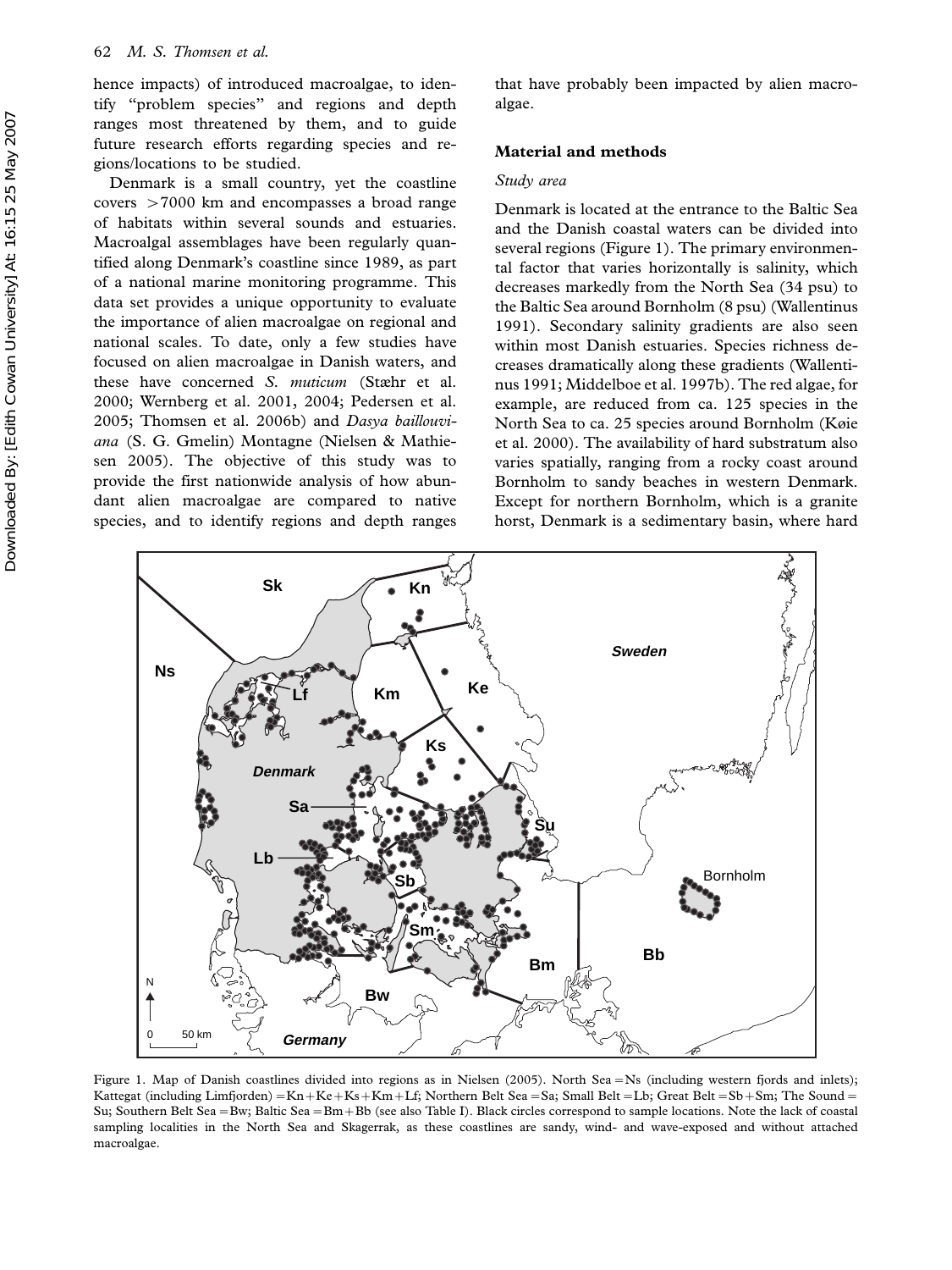substratum for algal attachment is mainly composed of quaternary boulder reefs, scattered stones and boulders deposited by glacial activity. With the exception of the Wadden Sea, Denmark has little tidal influence, and most marine waters are therefore subtidal. Wave exposure is highest on coasts facing the predominant westerly winds, and nutrient and sediment levels are highest in inner coastal waters. Sedimentation, hydrodynamics, substrate conditions and light change dramatically with depth, causing a vertical zonation. Waters are generally turbid, with typical summer Secchi depths of  $2-5$  m in inner coastal waters (Conley et al. 2000), causing light limitation of photosynthesis in deeper waters. In many places, the lack of boulder reefs add a limiting factor to macroalgal distribution below  $5-10$  m. Interannual variation in physicochemical factors is generally much smaller than the nationwide spatial gradients [for details see Krause-Jensen et al. (in press)].

#### Taxonomic considerations

Ten macroalgal species are considered alien in Denmark (Wallentinus 2002; Nielsen 2005), and

Table I. Alien macroalgae in Denmark.

these include five red, four brown and one green algal species (Table I). We included the same species as aliens as Wallentinus (2002) (with "Heterosiphonia japonica" = Dasysiphonia? sp.), except that we also included Dictyota dichotoma (Hudson) J.V. Lamouroux, because this species was first reported in Denmark in 1939 (Lund 1940), only shortly before the first record of the alien Fucus evanescens C. Agardh (Lund 1949) (Table I). However, both species occur naturally in the east and north Atlantic, and their presence in Denmark could therefore potentially represent natural range expansions. The list of aliens includes two subspecies of C. fragile, which probably represent separate introductions (Lund 1949; Wallentinus 2002). However, with no visible macroscopic morphological differences, they are treated as a single entity in the monitoring programme, and hence in this article. Finally, it should be noted that we did not include Mastocarpus stellatus (Stackh. in With.) Guiry as alien, as it has been present in Danish waters for more than 100 years (R. Nielsen, pers. commun.). However, some authors argue that

| <b>Species</b>                    | Origin                        | Dispersal vector | Year Europe                   |                   | Year Denmark Distribution Denmark <sup>a</sup>      |
|-----------------------------------|-------------------------------|------------------|-------------------------------|-------------------|-----------------------------------------------------|
| Rhodophyta                        |                               |                  |                               |                   |                                                     |
| Bonnemaisonia hamifera            | West Pacific                  | Ship?            | 1890 (England) $b$            | $1900^{\text{t}}$ | Ns, Sk, Lf, Kn, Ke,<br>Km, Ks, Sa, Sb               |
| Dasya baillouviana                | Mediterranean                 | Oysters? Ship?   | Natural <sup>b</sup>          | $1961^{\rm b}$    | Lf, Sa, Lb, Sb, Su, Bw                              |
| Gracilaria vermiculophylla        | West Pacific                  | Oysters?         | ?? $(France?)^g$              | $2003^{\rm h}$    | Ns, Sa                                              |
| "Heterosiphonia japonica"         | Pacific                       | Oysters? Ship?   | 1994 (Holland) $^1$           | $2005^{\rm a}$    | Lf, Kn                                              |
| Neosiphonia harveyi               | Pacific/Northwest<br>Atlantic | Epiphyte?        | 1908 (England?) $b$           | $1986^{\rm b}$    | Lf, Kn                                              |
| Phaeophyta                        |                               |                  |                               |                   |                                                     |
| Colpomenia peregrina              | West Pacific                  | Oysters?         | 1905 (France) $\rm^{c}$       | 1939'             | Lf, Kn                                              |
| Dictyota dichotoma                | Atlantic                      | Oyster? Natural? | Natural <sup>1</sup>          | 1939'             | $Sk(d)$ , Lf                                        |
| Fucus evanescens                  | North Atlantic                | Ship? Natural?   | Natural <sup>1</sup>          | 1948 <sup>d</sup> | $Sk(d)$ , Kn, Ke, Km,<br>Ks, Sa, Lb, Sb, Su, Bw     |
| Sargassum muticum                 | West Pacific                  | Oysters?         | 1960s (France?) $\textdegree$ | $1984^e$          | $Ns(d)$ , Sk, Lf, Kn,<br>$Km$ , $Ks(d)$ , $Su(d)$   |
| Chlorophyta                       |                               |                  |                               |                   |                                                     |
| Codium fragile ssp. tomentosoides | West Pacific                  | Oysters? Ship?   | 1900? (Holland) $\text{c}$    | 1919 <sup>d</sup> | $Ns(d)$ , $Sk(d)$ , $Lf$ , $Kn$ ,<br>Ke, Km, Ks, Sa |
| Codium fragile ssp. scandinavicum | West Pacific                  | Oysters? Ship?   | 1919 (Denmark) $d$            |                   |                                                     |

<sup>a</sup>Nielsen (2005).

<sup>b</sup>Maggs & Stegenga (1999). <sup>c</sup>Reise et al. (1999).  $d$ Lund (1949). e Christensen (1984). f Køie et al. (2000). <sup>g</sup>Rueness (2005). <sup>h</sup>Thomsen et al. (2005b). <sup>i</sup>Stegenga (1997). <sup>j</sup>Lund (1940).

Distribution abbreviations (cf. Figure 1): Ns, North Sea; Sk, Skagerrak; Lf, Limfjorden; Kn, Kattegat north; Ke, Kattegat east; Ks, Kattegat south; Km, Kattegat mid; Sa, sea around Samsø; Lb, Small Belt; Sb, Great Belt; Sm, Smålandshavet between Sealand and Lolland; Su, The Sound; Bw, Baltic west; Bm, Baltic around Møn; Bb, Baltic around Bornholm; (d), only observed as drift alga.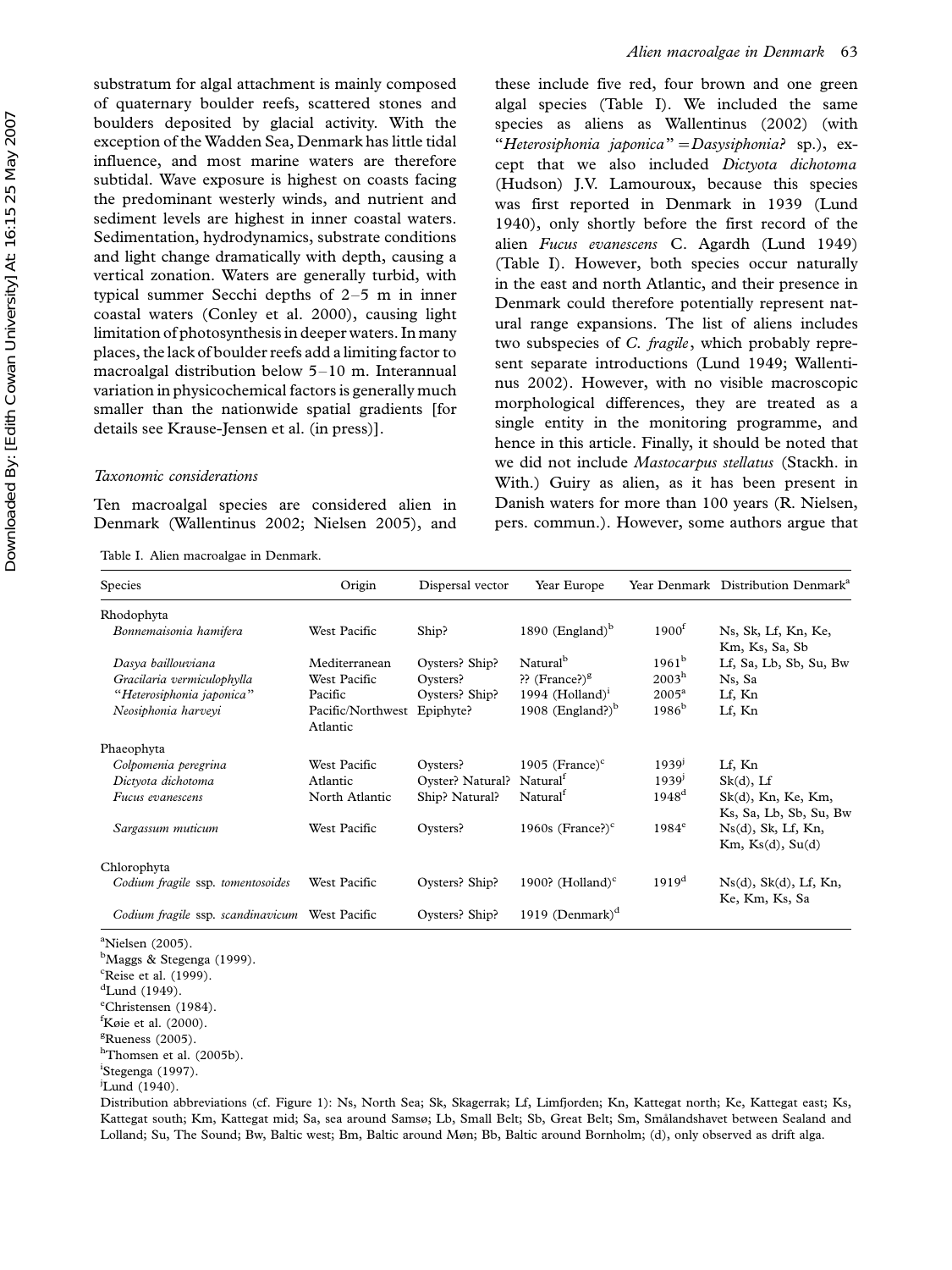it has been introduced to Denmark on ship hulls (Køie et al. 2000). Mastocarpus stellatus is, like D.  $dichotoma$  and  $F.$  evanescens, naturally occurring in the eastern Atlantic and none of these species are therefore typical ''exotic invaders''. Also, M. stellatus has only been observed in very low abundances four times in the entire Danish National Monitoring Programme (see below) and its inclusion would then not have influenced the general results (Table II). The 10 alien species correspond to ca.  $1-3\%$  of native taxa, both on a total species basis

and within each algal division (159 red, 126 brown, 91 green algae; Nielsen 2005).

#### Sampling data

Algal surveys were conducted as part of the Danish National Monitoring Programme. Algal assemblage structure was quantified from a total of more than 600 locations (Figure 1, geo-coordinates can be downloaded at http://www2.dmu.dk/1\_Viden/2\_ Miljoetilstand/3\_vand/4\_mads\_ny/). Sampling areas

Table II. Summary of monitoring data of macroalgal assemblages in Denmark 1989-2003. The total data set consisted of 9738 samples, with a total of 290 algal taxa, of which nine species were aliens, corresponding to 3.10% of the species. The table presents all the samples subdivided into "Depth", "Region" or "Year" groupings. The percentage of alien species was calculated as the number of alien species (not shown) divided by the number of all recorded taxa. The percentage cover of all algae (% cover per sample) is the summed cover of all taxa (not shown) divided by the number of samples for a specific grouping. Note that some values exceed 100%, indicating multiple vertical layers of algae. The percentage cover of alien species was calculated as the summed cover of alien species (not shown) divided by the summed cover of all taxa (not shown).

| Group             | Samples      | All taxa | % alien species | % cover per sample | % alien cover |
|-------------------|--------------|----------|-----------------|--------------------|---------------|
| Depth (m)         |              |          |                 |                    |               |
| $0 - 2$           | 3037         | 182      | 4.95            | 58                 | 3.31          |
| $2 - 4$           | 2338         | 184      | 3.80            | 87                 | 6.96          |
| $4 - 6$           | 1624         | 192      | 3.65            | 95                 | 3.72          |
| $6 - 8$           | 1144         | 193      | 2.07            | 93                 | 1.54          |
| $8 - 10$          | 700          | 172      | 1.74            | 93                 | 1.15          |
| $10 - 12$         | 428          | 171      | 1.75            | 96                 | 1.14          |
| $12 - 14$         | 170          | 162      | 1.85            | 108                | 2.17          |
| $14 - 16$         | 124          | 160      | 1.25            | 102                | 3.27          |
| $16 - 18$         | 84           | 122      | 0.82            | 78                 | 1.91          |
| $18 - 20$         | 46           | 115      | 0.87            | 84                 | 2.55          |
| $20 - 22$         | 22           | 82       | 1.22            | 91                 | 6.32          |
| $22 - 24$         | 14           | 70       | 1.43            | 105                | 0.14          |
| $24 - 26$         | 6            | 25       | 4.00            | 20                 | 0.83          |
| $26 - 28$         | $\mathbf{1}$ | 9        | 11.11           | 108                | 0.00          |
| Region            |              |          |                 |                    |               |
| North Sea         | 236          | 17       | 0.00            | 10                 | 0.00          |
| Kattegat          | 1822         | 252      | 3.17            | 96                 | 11.10         |
| Northern Belt Sea | 1724         | 205      | 2.44            | 94                 | 4.21          |
| Small Belt        | 3077         | 114      | 4.39            | 73                 | 1.22          |
| Great Belt        | 1121         | 145      | 2.07            | 81                 | 0.38          |
| Southern Belt Sea | 78           | 56       | 1.79            | 107                | 0.36          |
| The Sound         | 729          | 116      | 0.86            | 100                | $0.41\,$      |
| <b>Baltic Sea</b> | 951          | 81       | 1.23            | 59                 | 0.00          |
| Year              |              |          |                 |                    |               |
| 1989              | 637          | 156      | 3.85            | $74\,$             | 2.40          |
| 1990              | 664          | 183      | 3.83            | 74                 | 3.42          |
| 1991              | 781          | 194      | 3.61            | 82                 | 4.61          |
| 1992              | 836          | 192      | 3.65            | 84                 | 4.52          |
| 1993              | 920          | 213      | 3.29            | 85                 | 4.59          |
| 1994              | 863          | 189      | 3.70            | 82                 | 2.07          |
| 1995              | 870          | 168      | 3.57            | 76                 | 2.89          |
| 1996              | 821          | 181      | 3.87            | 72                 | 2.19          |
| 1997              | 783          | 136      | 5.15            | 82                 | 3.58          |
| 1998              | 334          | 111      | 6.31            | 88                 | 8.94          |
| 1999              | 809          | 131      | 5.34            | 96                 | 4.41          |
| 2000              | 382          | 129      | 2.33            | 62                 | 1.27          |
| 2001              | 509          | 131      | 6.11            | 88                 | 5.68          |
| 2002              | 52           | 64       | 3.13            | 89                 | 0.59          |
| 2003              | 477          | 120      | 7.50            | 88                 | 3.03          |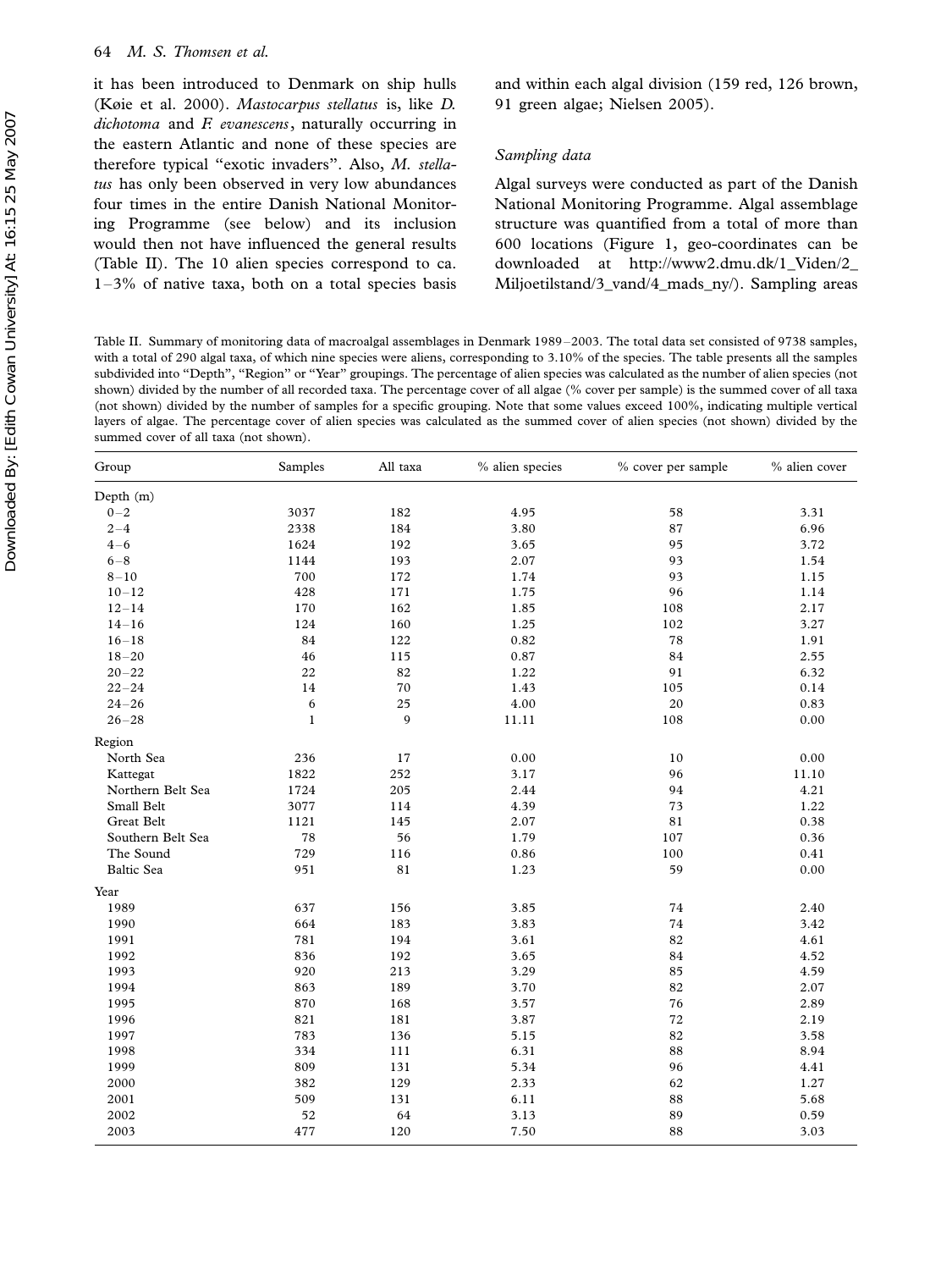were selected to represent a broad range of coastal and stone reef algal habitats of Denmark. As the North Sea and the Skagerrak coasts are generally sandy and lack vegetation, these areas were not included in the programme. Within each area, sampling locations were distributed randomly.

Some areas, e.g. the stone reefs, have been sampled regularly since the start of the monitoring programme in 1989, whereas other areas have been sampled only occasionally. Many coastal areas were surveyed every summer until 1997, but thereafter surveys were typically conducted every second summer (1999, 2001, 2003) and only on locations where hard substratum was represented. This study included data from 1989 to 2003 and encompassed on average 222 locations per year. Most surveys were conducted during midsummer and sampling time did not vary much between years. Over the years, 71-97% of the observations represented June-August, and 91-100% May-September.

Surveys on offshore stone reefs were conducted exclusively by a team of three experienced divers and algal specialists. Surveys along the coasts were much more numerous and involved a larger and more diverse group of divers from the various counties and private companies. In order to make the surveys as homogeneous as possible, all surveys followed the same guidelines, which contained detailed instructions and specifications (Krause-Jensen et al. 2001). Moreover, diver intercalibration and training exercises were undertaken (Middelboe et al. 1997a). However, because the divers did not all have the same experience and taxonomic expertise, differences in the quality of the surveys were unavoidable and some misidentifications of inconspicuous taxa are possible. Of the introduced species, particularly Neosiphonia harveyi (J. Bailey) M.-S. Kim, H.-G. Choi, Guiry & G.W. Saunders (= Polysiphonia harveyi in Wallentinus 2002), Bonnemaisonia hami $fera$  Hariot and recruits of  $F.$  evanescens can be difficult to separate from native species and their abundances were therefore likely estimated with less certainty (probably underestimated). Divers who were not taxonomic experts may not have identified these species as aliens or may have had difficulties in the field distinguishing the cover of these species from that of neighbouring native species.

For algal surveys, divers visually estimated the percentage cover of each macroalgal species within 2 m depth intervals  $(0-2, 2-4, 4-6, 6-8 \text{ m}, \text{etc.})$ , along depth gradients extending from the coast until the deepest algal record. In the following, a sample refers to observations within a 2 m depth interval, whereas a location refers to the group of samples located along the same depth gradient. Depth was measured with dive computers and

incorporated both atmospheric and tidal effects. Algal cover was estimated relative to hard substratum. Until 2000, cover was estimated as an average for a depth interval according to an abundance scale. From 2001, cover was estimated directly as percentages within three subareas of 25  $m<sup>2</sup>$  in each depth interval. Intercalibration documented that this change in method reduced the variability between estimates without significantly affecting mean cover (Laursen et al. 2000). We converted the abundance scale to percentages, as used by Stæhr et al. (2000), before analysis. Visual cover estimates are less precise than biomass collections, but are preferable when large areas must be surveyed repeatedly at low cost (Meese & Tomich 1992). Species that could not be identified in situ were typically collected and brought to the laboratory and identified using microscopic analyses, and in some cases taxonomic experts were consulted for identification.

All algal data were reported to the National Environmental Research Institute and stored in the database ''MADS''. The entire data set consisted of 9738 samples, i.e. specific combinations of locality, depth and year. Before analysis, genus and species names were standardized according to Nielsen (2005). After taxonomic standardization, the MADS database contained 290 taxa, including 38 taxa registered on a higher taxonomic level than species (mainly genus level, e.g. Antithamnion sp.). Data were extracted from MADS according to: (a) 14 vertical depth intervals, (b) eight horizontal regions and (c) 15 individual years (Table II). Within each of these groupings, cover estimates for each species were summed and the relative abundance of each species calculated as the summed cover of the given species divided by the summed cover of all species within each grouping. In addition, rank-ordered abundances are also presented, with the most abundant species in Denmark corresponding to number 1. Some groupings were based on a relatively low number of samples and are therefore less general compared with groupings with more samples. For example, all depth intervals ''deeper than 16 m'', ''The Southern Belt Sea", and "2002" were based on less than 100 samples (Table II).

### Results

Nine of the 10 alien macroalgal species known to occur in Denmark were recorded in the data from the MADS database (the last, "Heterosiphonia japonica" was found in the 2005 survey), and their percentage cover corresponded to 3.75% of the total cover of all macroalgae along the entire Danish coastline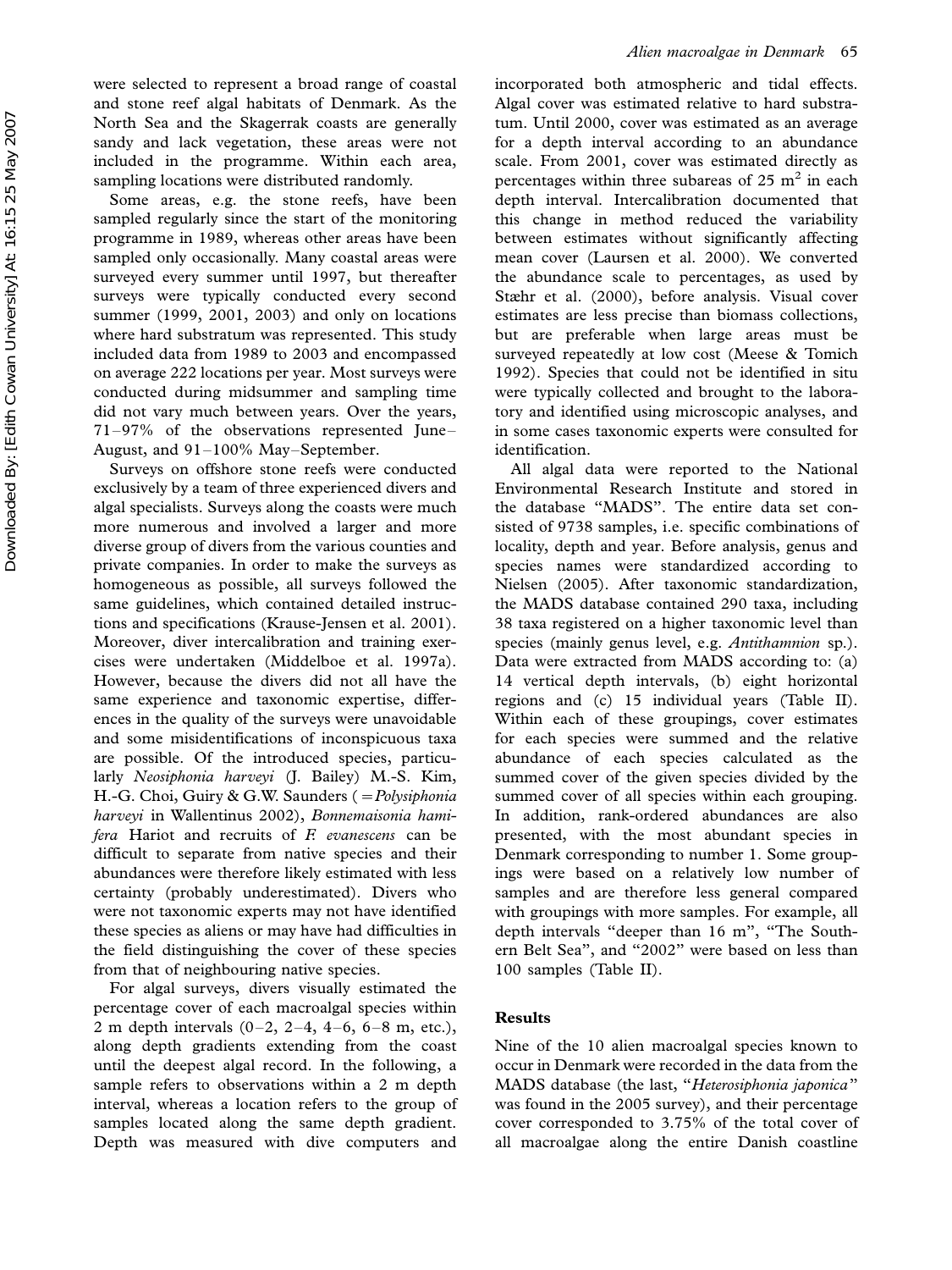(calculated from the entire 9378 assemblage samples). Overall, Sargassum muticum was the most abundant alien species (1.38%, rank 19), followed by Bonnemaisonia hamifera (0.96%; rank 26), Dictyota dichotoma (0.56%; rank 40), Dasya baillouviana (0.35%; rank 49), Codium fragile (0.24%; rank 54), Fucus evanescens (0.10%; rank 70), and Colpomenia peregrina Sauvageau, Gracilaria vermiculophylla (Ohmi) Papenfuss and Neosiphonia harveyi (all  $0.10\%$ ; ranks 112, 196 and 201, respectively). In comparison,  $>40\%$  of the total cover of algae in Denmark was made up of only seven native species. These included Ectocarpus siliculosus (Dillwyn) Lyngbye (9.55%), Ceramium virgatum Roth (as C. rubrum in the database, potentially a complex of several corticated Ceramium species) (8.67%), Phycodrys rubens (Linnaeus) Batters (5.38%), Polysiphonia fucoides (Hudson) Greville (5.13%), Furcellaria lumbricalis (Hudson) J.V. Lamouroux (4.56%), Fucus vesiculosus Linnaeus (3.92%) and Coccotylus truncatus (Pallas) M.J. Wynne & J.N. Heine (3.24%).

# Depth distribution of alien species

The summed abundance of all alien species was highest at  $2-4$  m (6.96% of the entire assemblage) and  $20-22$  m depth (6.32%) and lowest between 22 and 28 m depth  $(0.00-0.83\% ,$  Table II). The deepest record of an alien species was B. hamifera  $(24-26 \text{ m})$ , followed by C. fragile  $(14-16 \text{ m})$ , D. baillouviana (12-14 m), S. muticum (6-8 m), C. peregrina, D. dichotoma and N. harveyi  $(4-6 \text{ m})$  and finally G. vermiculophylla and F. evanescens  $(0-2 \text{ m})$ (Figure 2). Most individual alien species were more abundant and had highest ranks from 0 to 4 m (Figure 2). For example, S. muticum was among the 20th most abundant algae, both at  $0-2$  and  $2-4$  m depth (1.5 and 3.3% relative cover). In contrast, B. hamifera was among the 25 most abundant species at all depths deeper than 2 m, with a relative cover of 6.3% of the entire assemblage at  $20-22$  m. Codium fragile and D. baillouviana were also found relatively deep, remaining among the 115 most common taxa down to 16 and 14 m, respectively.



Figure 2. Depth distribution patterns of alien macroalgae in Denmark. A lacking symbol means that the species was not observed in that depth interval (years and localities were pooled). Note log-scale for relative cover values.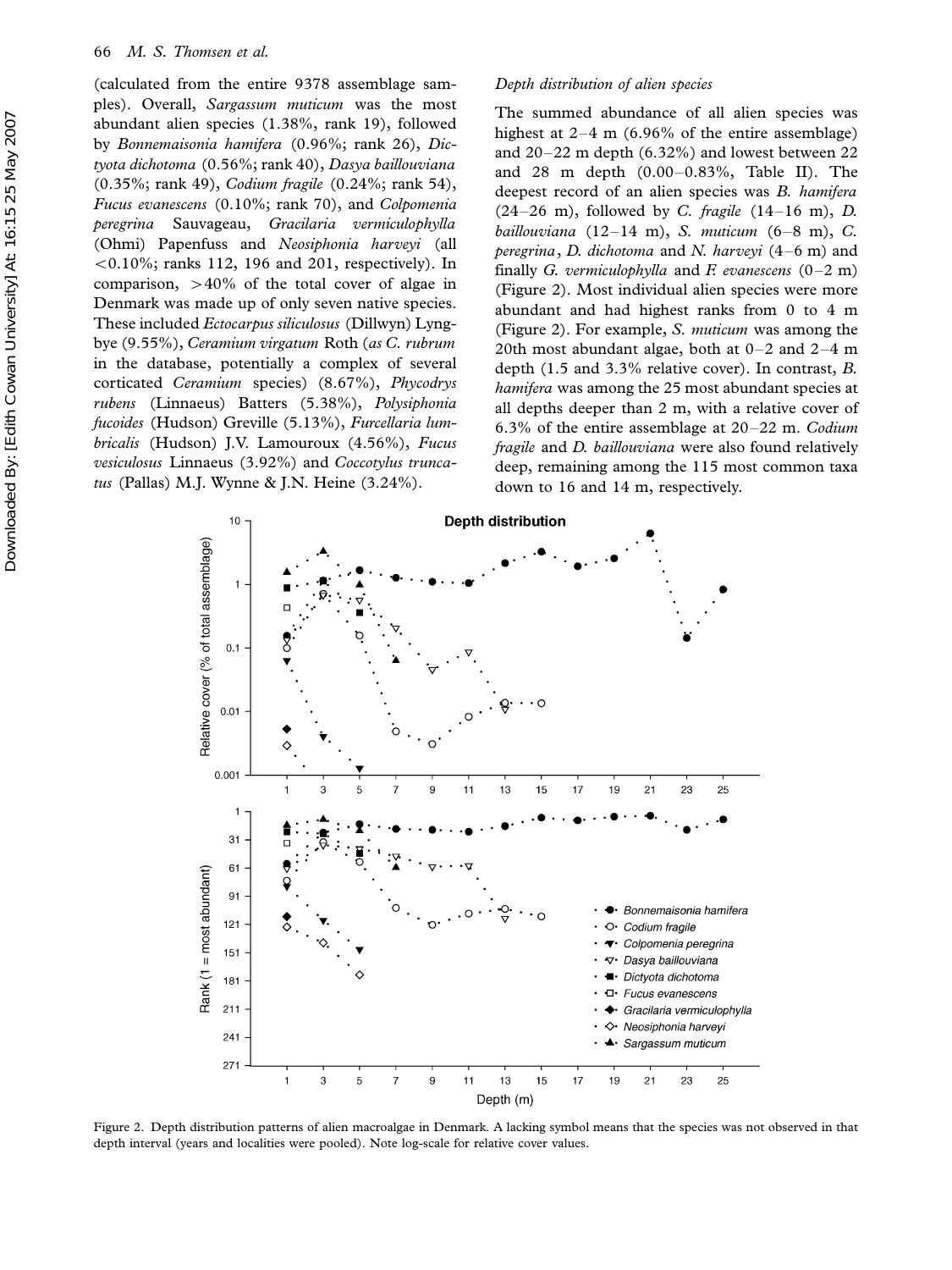We found a general decrease in importance of alien species from 11.12% in the Kattegat region to less than 0.5% in the less saline regions from the Great Belt to Bornholm (Figure 3). The high abundance of alien macroalgae in the Kattegat region was due to a high abundance of S. muticum (6.27%), D. dichotoma  $(2.51\%)$ , B. hamifera  $(1.21\%)$  and C. fragile (1.07%). The relatively high abundance in the Northern Belt Sea was mainly due to B. hamifera  $(3.49\%)$  and *D. baillouviana*  $(0.66\%)$  (Figure 3). No alien algae were found in the North Sea, but this region was only represented by a low number of samples (236) collected in shallow turbid and brackish estuaries (Nissum Bredning and Ringkøbing Fjord) with few algal taxa (17) and low total cover values (Table II). Thus, B. hamifera had the most general distribution, being found in all regions except the North Sea, followed by D. baillouviana and F. evanescens (the Kattegat to Great Belt). Codium fragile was only found in the Kattegat and

the Northern Belt Sea, C. peregrina and N. harveyi in the Kattegat and Small Belt. Sargassum muticum, D. dichotoma and G. vermiculophylla had the most restricted distribution, only being found in the Kattegat (the two former) or the Northern Belt Sea (the latter).

#### Temporal distribution of alien species

The summed abundance of all alien species fluctuated between 0.59% (2002) and 8.94% (1998) of the entire algal assemblages, with typical values ranging between 2 and 4% per year. The two extreme values match years of relatively low sampling effort (Table II). Neither the abundance of a single alien species nor the total group of aliens showed any clear trends of increase or decrease, as relative abundance or in rank-order (Figure 4), e.g. D. baillouviana constituted more than 1% of the entire flora in both 1991 and 2001 but had much lower values in all other years. Sargassum muticum



Figure 3. Regional distribution patterns of alien macroalgae in Denmark. A lacking symbol means that the species was not observed in that region (years and depth were pooled). Note log-scale for relative cover values. Cf. Figure 1 for regional abbreviations.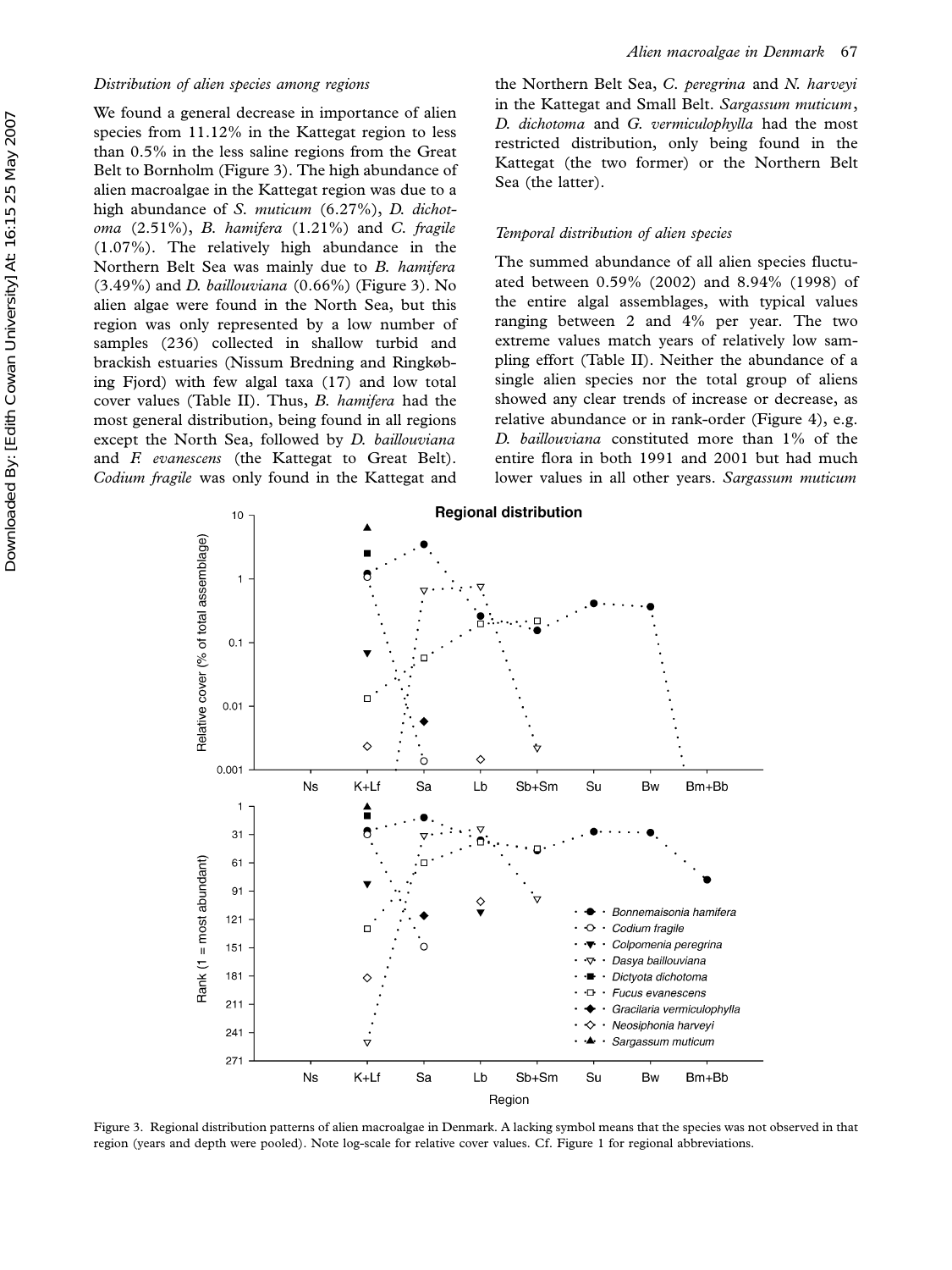

Figure 4. Annual distribution patterns of alien macroalgae in Denmark. A lacking symbol means that the species was not observed in that year (depth and localities were pooled). Note log-scale for relative cover values.

was the most abundant alien alga in all years except 1989 (B. hamifera was the most abundant), 1992 (D. baillouviana) and 2000 (B. hamifera). Sargassum muticum was particularly abundant in 1998, when it covered more than 6% of the entire flora and was the second-most abundant alga, only superseded by the C. virgatum complex.

## Discussion

We have documented the presence of alien macroalgae in the Danish algal flora, and on this general level, the alien component can be considered relatively small. Of the 10 alien species in Danish waters, two have become dominant in specific regions and depth intervals: S. muticum dominates the algal assemblage shallower than 6 m in northwestern Denmark, whereas B. hamifera is common in many regions, particularly at water depths deeper than 6 m.

Of the alien species, S. muticum and B. hamifera were the most abundant and based on their relatively high abundances within specific regions and depth intervals, we hypothesize that these two aliens have had the largest impact on the native communities. Sargassum muticum was particularly abundant in 1998. However, a closer inspection of the sampled localities showed that this was a year with relatively higher sampling effort in northwestern Denmark (Limfjorden), an area where it has been particularly common since first recorded in 1984 (Christensen 1984; Stæhr et al. 2000; Thomsen et al. 2006b). This demonstrates the importance of sampling localities relatively evenly across all regions each time a monitoring event is executed. It has already been suggested that S. muticum locally has caused decreased abundance of slower growing perennial species due to competition for space (Stæhr et al. 2000), altered biogeochemical cycling (Wernberg et al. 2001; Pedersen et al. 2005), and increased abundance of filamentous algae and epifauna (Wernberg et al. 2004; Thomsen et al. 2006b). However, whereas S. muticum has invaded habitats with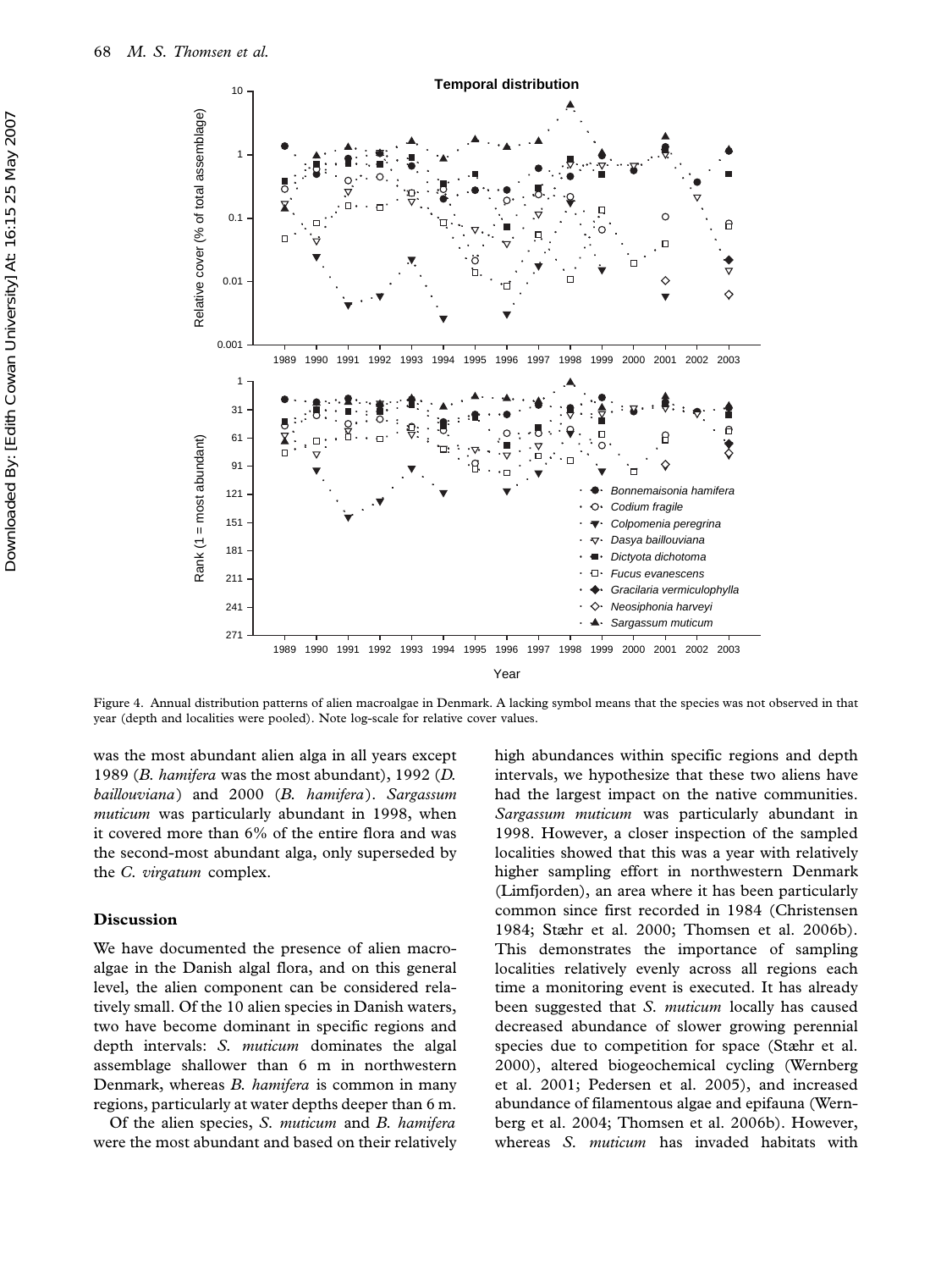relatively high diversity (Stæhr et al. 2000), B. hamifera dominates in habitats that are light stressed and with naturally low diversity (Table II). Unfortunately, fewer field data exist on B. hamifera, probably because B. hamifera is relatively inconspicuous and mainly occurs at depths (Breeman et al. 1988), were experimentation is logistically more challenging.

The remaining alien species generally accounted for less than 1% of the entire algal flora, but this does not imply that they are unimportant all over Denmark. Obviously, each species may be more important at specific combinations of depth and locality. For example, D. dichotoma constituted almost 3% of the entire flora in the Kattegat region, and it can indeed be very common in warm summer months on scattered stones in shallow water in Limfjorden (Stæhr et al. 2000; Thomsen et al. 2006b), where it can monopolise space (Thomsen, Wernberg & Stæhr). However, we are not aware of any studies that have documented impacts of D. dichotoma on native flora. Fucus evanescens was not found in high quantities in the monitoring programme, but can be locally abundant, particularly in wave-protected harbours, where it is shown to be associated with an impoverished epibiota compared with native Fucus species (Wikström et al. 2002; Wikström & Kautsky 2004). However, it should be emphasized that D. dichotoma and F. evanescens both occur naturally in the east Atlantic and their recent appearance in Danish waters can potentially be by natural dispersal. Codium fragile was also found in low quantities, in contrast to the more invasive populations in the west Atlantic (Carlton & Scanlon 1985; Trowbridge 1998), where it has been suggested to cause a reduction in abundance of native Laminaria species (Levin et al. 2002). Neosiphonia harveyi, D. baillouviana, C. peregrina and G. vermicullophylla were also only observed in low quantities, suggesting that these species have minor nationwide impact at present.

Most alien species had the highest relative abundance at water depths shallower than 8 m, probably reflecting the high turbidity of Danish waters (Conley et al. 2000) and apparently a lower capacity of the aliens to compete with the native assemblages in deeper waters. Only C. fragile, D. baillouviana and B. hamifera were found deeper than 8 m. Codium *fragile* is already known to be an efficient light absorber (Ramus 1990) and we hypothesize the same to be true for the two latter species as well. These three "deep-water" species are probably also sediment resistant, as net sedimentation typically increases with depth in turbid waters and has been shown to determine assemblage structure at depth in the Baltic Sea (Eriksson & Johansson 2003, 2005). However, data on sediment resistance are still

lacking for most macroalgae. It is noteworthy that today B. hamifera is among the most abundant algae in Denmark at all depths deeper than 4 m, but still no ecological impact studies have yet been conducted.

The monitoring data showed a strong decrease in importance of alien species from the near-marine northwestern Kattegat to more brackish regions from the Great Belt to Bornholm in the Baltic Sea. Thus, the salinity gradient is probably a barrier for many established alien macroalgae, and acts as a filter for new marine stenohaline algae entering the Kattegat strait attached to ship hulls (Olenin & Leppäkoski 1999). The monitoring data generally match the presence-absence distribution data presented in Nielsen (2005) (Table I), indicating that the intensive sampling programme is efficient in detecting most introduced species in most regions. The only alien species that are found regularly in the Danish part of the Western Baltic are D. baillouviana and F. evanescens, suggesting high salinity tolerances, which ultimately are a prerequisite for any invader to have a nationwide impact in Denmark (most recently unattached fragments of G. vermiculophylla have been found in the Bay of Kiehl; D. Schories, pers. commun.; Schories & Selig 2006). Bonnemaisonia hamifera occurs in the Belts and C. fragile in the southern Kattegat, suggesting intermediate salinity tolerances. The remaining species (S. muticum, N. harveyi, C. peregrina, D. dichotoma, ''H. japonica'') have been found in the saltier Limfjorden and the Kattegat, and as these species (except ''H. japonica'') have existed in Denmark for more than 20 years they are less likely to spread into the more brackish regions. For S. muticum, it has been shown that the early life stages cannot survive salinities below 15 psu (Steen 2003), thereby preventing the establishment of long-term stable populations in the Belt Seas. Thus, even though drifting fragments and entire individuals attached to mussels and small stones can be common in the Belt (Thomsen, Wernberg & Stæhr), these arrivals eventually die out. It should be noted that S. muticum and C. fragile are positively buoyant and have large adult thalli (i.e. large drag), making these invaders highly susceptible to inter-regional drift (Johnson & Richardson 1977; Dromgoole 1982).

Most alien macroalgae have been in Denmark for many decades (e.g. C. fragile, D. dichotoma, F. evanescens, C. peregrina for more than 40 years; Table I) and have therefore had ample time to disperse naturally within and between regions. The alien species combined showed temporal fluctuations in percentage cover between less than 1% and almost 9% of the entire algal assemblages, but none of the alien species showed any continuous increase or decrease, neither as relative abundance nor in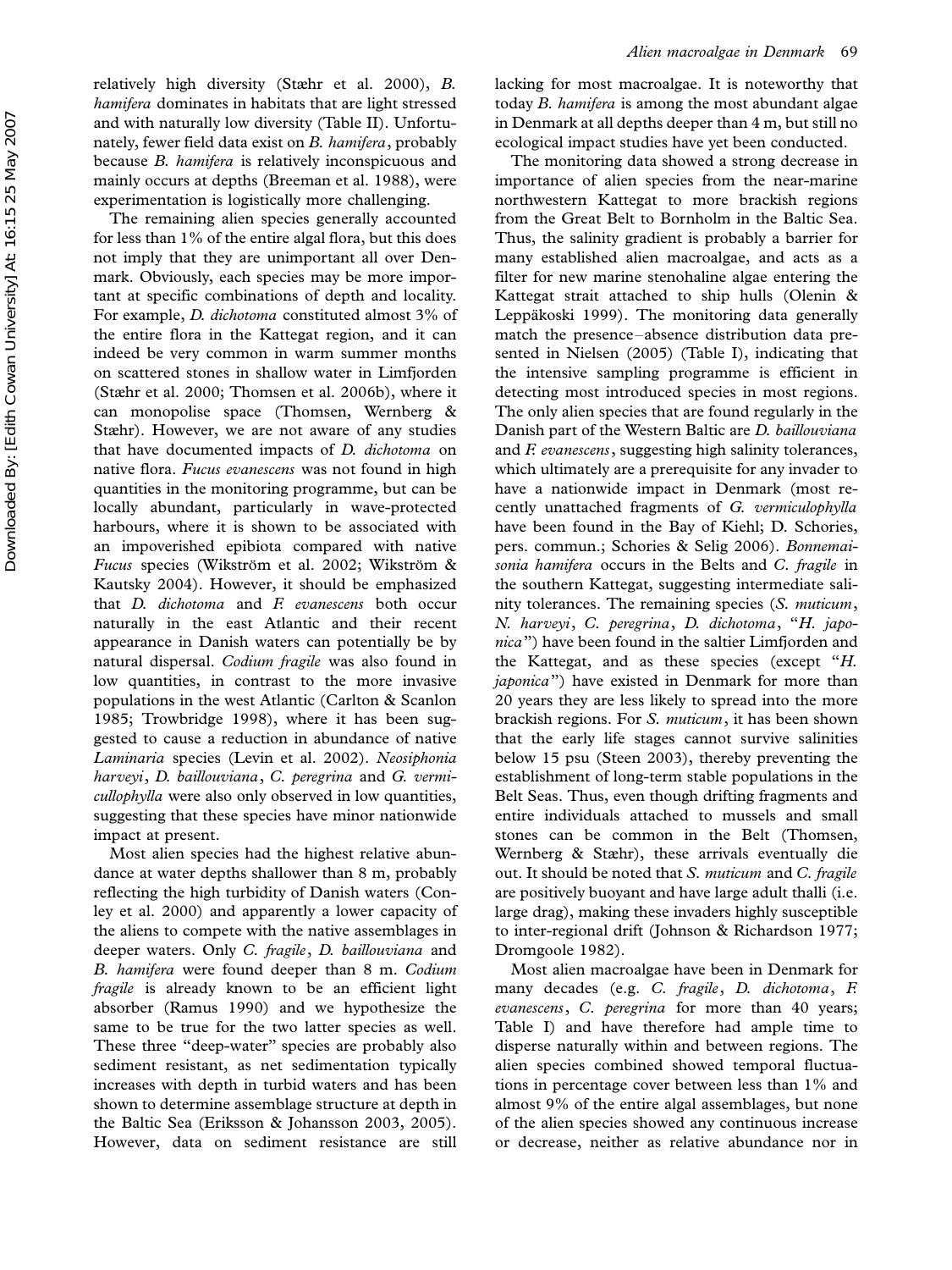rank-order, suggesting a distribution pattern in a near steady-state condition (although a 15 year time series is relatively short for invasive species to manifest themselves on large scales). However, climate change and alterations in anthropogenic pressures imply that any of these species potentially could reach pest status at specific locations in the future. For example, it is possible that the warmtemperate species, D. baillouviana (Nielsen & Mathiesen 2005) and D. dichotoma (Bolser & Hay 1996) may become increasingly abundant if surface water temperature increases, and there are indications that this is already happening for D. baillouviana, which has been observed at several new locations in the last few years (Nielsen & Mathiesen 2005).

The most recent introductions, G. vermiculophylla (Thomsen et al. 2005b) and "H. japonica" (Nielsen 2005), had the opportunity for dispersal within Denmark for such a short time that it is still difficult to assess their importance. However, knowledge on their ecology provides the basis for qualified guesses of their future spreading potential in Danish coastal areas. "Heterosiphonia japonica" has been found in several European countries, is relatively tolerant to light and temperature fluctuations and can re-attach to substratum from fragmented laterals (Bjærke & Rueness 2004; Husa et al. 2004; Husa & Sjøtun 2006). However, it grows poorly at salinities below 15 psu (Bjærke & Rueness 2004) and is therefore unlikely to invade the lower salinity regions of Danish waters. Gracilaria vermiculophylla has been found in several European countries and both at the east and west coasts of North America (Rueness 2005; Thomsen et al. 2005a), suggesting an ongoing global dispersal. Gracilaria vermiculophylla is tolerant to low light, high sedimentation, salinity and temperature fluctuations (Rueness 2005; Nyberg 2006; Thomsen & McGlathery 2006a,b). In addition, G. vermiculophylla can grow in salinities down to 2 psu, can be found attached and reproductive at localities well below 20 psu, and has an efficient recruitment and an ability to re-grow from fragments (Nyberg 2006; Thomsen & McGlathery 2006a,b). These traits suggest that this species could become very abundant, particularly in the numerous shallow, turbid, low-energy Danish estuaries.

There are no generally agreed acceptable levels of introduced species. Invasions may even be considered beneficial in some instances, for example where a large canopy species (e.g. S. muticum) replaces smaller species or invades areas of low algal abundance such that the invader can act as a foundation species that facilitates other species (Bruno et al. 2003) by providing habitat for associated invertebrates and epiflora (Wernberg et al. 2004; Bulleri

et al. 2006). Nevertheless, global biological homogenization will probably also be the end result in these positive cases. Therefore, it is relevant to consider possible measures to reduce further introduction and spreading of aliens.

Most of the alien species in Denmark are secondary introductions that have dispersed from founder populations in neighbouring countries, and the introductions of F. evanescens and D. dichotoma could represent recent natural range expansions. Thus, it is unlikely that an isolated national prevention and eradication programme could have hindered the introduction of alien macroalgae to Denmark. The primary introductions to other European countries have been via oyster transplantations, by ship-hull fouling or ballast water (Wallentinus 2002). Further introductions can to some extent be controlled, as the oyster industry is increasingly using spat from hatcheries (Drinkwaard 1999), anti-fouling agents increase in efficiency and if the treatment of ballast water becomes standard. When first established, there is little chance of eradication, unless the invasion is observed early, in a restricted area, or where large financial management costs are accepted (Williams & Schroeder 2004; Glasby et al. 2005). In general, we do not believe eradication to be an option for the alien macroalgae in Denmark, because many species have been established for a long time and are widespread; there are no traditions for such management actions in Denmark; and marine eradication programmes generally have limited success. For example, attempts to eradicate S. muticum in southern England were without success, because of the species' high recruitment and regeneration capacity (Critchley et al. 1986). Theoretically, it may be possible to eradicate "H. japonica", as this species has only been observed in a few places in Limfjorden, but given its widespread distribution in Norway (Husa et al. 2004), repeated introductions are likely. Eradication would already be very difficult for G. vermiculophylla, given its high abundance in the Wadden Sea and Horsens Fjord, as well as the neighbouring northern Kattegat coast of Sweden (M. S. Thomsen, pers. observ.). In addition, thalli of these species break easily and grow fast from small fragments (Husa & Sjøtun 2006; Nyberg 2006; Thomsen & McGlathery 2006b), making it virtually impossible to ensure that the entire population in a specific location is removed.

Based on this large-scale analysis, we suggest the following key areas for future research: (a) detailed distributional studies, particularly of B. hamifera, G. vermiculophylla, D. bailloviana and ''H. japonica'', species we know little about from Scandinavian waters, but which could potentially have a large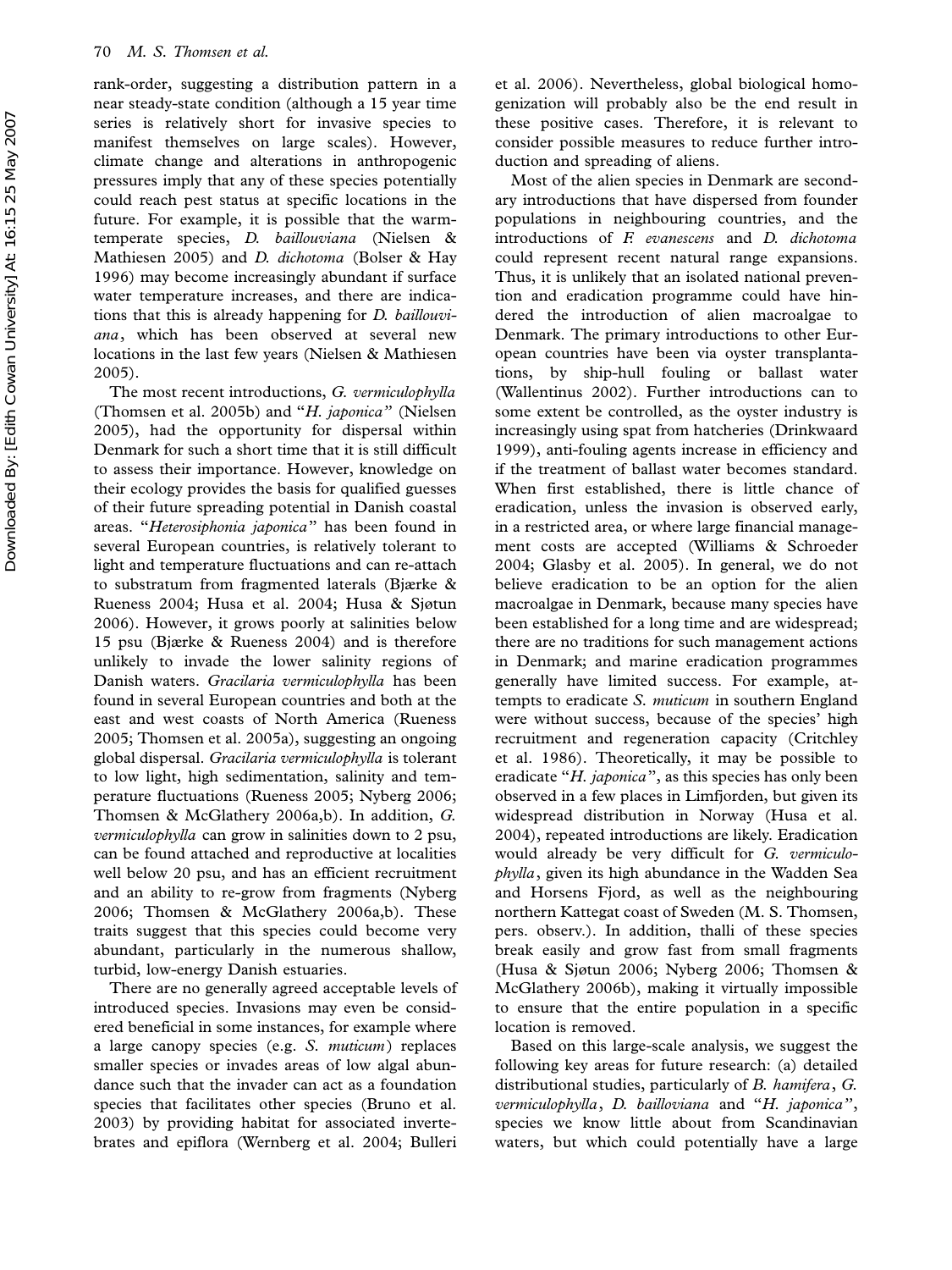ecological impact at present or in the near future (e.g. see Stæhr et al. 2000; Husa et al. 2004), (b) multi-factorial experiments of species-specific characteristics, such as growth and photosynthesis, under various combinations of different salinities, light levels, temperature, sedimentation, nutrient levels and grazing pressure (e.g. see Nyberg & Wallentinus 2005; Thomsen & McGlathery 2006b), (c) impact studies that test for both obvious direct and cryptic indirect effects, using addition (but only in already invaded locations) and removal methods (e.g. see Levin et al. 2002) on any of the alien species, (d) a comparison of our results with other large-scale regions and countries to test how general our large-scale findings are (we are not aware of any other similar large-scale analysis), and (e) repetition of the present and similar large-scale studies at regular time intervals to follow dispersal and large-scale spatiotemporal fluctuation patterns of the aliens.

#### Acknowledgements

We thank J. Nicolaisen and V. Husa for information on, respectively, Gracilaria vermiculophylla and ''Heterosiphonia japonica''. Mads Thomsen was partially sponsored by the Danish Research Academy. We also thank three anonymous reviewers for constructive comments and suggestions.

# References

- Bjærke MR, Rueness J. 2004. Effects of temperature and salinity on growth, reproduction and survival in the introduced red alga Heterosiphonia japonica (Ceramiales, Rhodophyta). Botanica Marina 47:373-80.
- Bolser RC, Hay ME. 1996. Are tropical plants better defended palatability and defenses of temperate vs. tropical seaweeds. Ecology 77:2269-86.
- Boudouresque CF, Verlaque M. 2002. Biological pollution in the Mediterranean Sea: invasive versus introduced macrophytes. Marine Pollution Bulletin 44:32-8.
- Breeman AM, Meulenhoff EJS, Guiry MD. 1988. Life history regulation and phenology of the red alga Bonnemaisonia hamifera. Helgoländer Meeresuntersuchungen 42:535-51.
- Bruno JF, Stachowicz JJ, Bertness MD. 2003. Inclusion of facilitation into ecological theory. Trends in Ecology and Evolution  $18:119-25$ .
- Bulleri F, Airoldi L, Branca GM, Abbiati M. 2006. Positive effects of the introduced green alga, Codium fragile ssp. tomentosoides, on recruitment and survival of mussels. Marine Biology 148:1213-20.
- Carlton JT, Scanlon JA. 1985. Progression and dispersal of an introduced alga: Codium fragile ssp. tomentosoides (Chlorophyta) on the Atlantic coast of North America. Botanica Marina 28:155-65.
- Ceccherelli G, Piazzi L, Balata D. 2002. Spread of introduced Caulerpa species in macroalgal habitats. Journal of Experimental Marine Biology and Ecology  $280:1-11$ .
- Christensen T. 1984. Sargassotang, en ny algeslægt i Danmark. Urt 4:99-104.
- Conley DJ, Kaas H, Møhlenberg F, Rasmussen B, Windolf J. 2000. Characteristics of Danish estuaries. Estuaries 23:820 37.
- Critchley AT, Farnham WF, Morrell SL. 1986. An account of the attempted control of an introduced marine alga Sargassum muticum in southern England UK. Biological Conservation 35:313-32.
- Drinkwaard AC. 1999. Introductions and developments of oysters in the North Sea area: a review. Helgoländer Meeresuntersuchungen  $52:301 - 8$
- Dromgoole FI. 1982. The buoyant properties of Codium. Botanica Marina 25:391-7.
- Dumay O, Fernandez C, Pergent G. 2002. Primary production and vegetative cycle in Posidonia oceanica when in competition with the green algae Caulerpa taxifolia and Caulerpa racemosa. Journal of the Marine Biological Association of the UK 82:379-87.
- Eriksson BK, Johansson G. 2003. Sedimentation reduces recruitment success of Fucus vesiculosus (Phaeophyceae) in the Baltic Sea. European Journal of Phycology 38:217-22.
- Eriksson BK, Johansson G. 2005. Effects of sedimentation on macroalgae: species-specific responses are related to reproductive traits. Oecologia 143:438-48.
- Glasby TM, Creese RG, Gibson PT. 2005. Experimental use of salt to control the invasive marine alga Caulerpa taxifolia in New South Wales, Australia. Biological Conservation  $122:573 - 80.$
- Husa V, Sjøtun K. 2006. Vegetative reproduction in Heterosiphonia japonica (Dasyaceae, Rhodophyta) an introduced red alga on European coasts. Botanica Marina 49:191-9.
- Husa V, Sjøtun K, Lein TE. 2004. The newly introduced species Heterosiphonia japonica Yendo (Dasyaceae, Rhodophyta): geographical distribution and abundance at the Norwegian southwest coast. Sarsia  $89:1-7$ .
- Johnson DL, Richardson PL. 1977. On the wind-induced sinking of Sargassum. Journal of Experimental Marine Biology and Ecology 28:255-67.
- Køie M, Kristiansen A, Weitemeyer S. 2000. Havets dyr og planter. Copenhagen: GADs Forlag [in Danish].
- Krause-Jensen D, Carstensen J, Dahl K. In press. Total and opportunistic algal cover in relation to environmental variables. Marine Pollution Bulletin.
- Krause-Jensen D, Laursen JS, Middelboe AL, Stjernholm M.  $2001.$  NOVA  $-$  Teknisk anvisning for marin overvågning. National Environmental Research Institute, Ministry of Environment and Energy, Denmark [in Danish].
- Laursen JS, Krause-Jensen D, Larsen SE. 2000. Interkalibrering af metode til undersøgelser af bundvegetation i marine områder. Technical report no. 329. National Environmental Research Institute [in Danish] (http://www.dmu.dk/1\_viden/ 2\_Publikationer/3\_fagrapporter/default.asp).
- Levin PS, Coyer JA, Petrik R, Good TP. 2002. Community-wide effects of nonindigenous species on temperate rocky reefs. Ecology 83:3182-93.
- Lund S. 1940. Om Dictyota dichotoma (Huds.) Lamour og andre nye arter for floraen i Nissum Bredning. Botanisk Tidsskrift 45:18094 [in Danish].
- Lund S. 1949. Immigration of algae into Danish waters. Nature 164:616.
- Maggs C, Stegenga H. 1999. Red algal exotics on North Sea coasts. Helgoländer Meeresuntersuchungen 52:243-58.
- Meese RJ, Tomich PA. 1992. Dots on the rocks: a comparison of percent cover estimation methods. Journal of Experimental Marine Biology and Ecology 165:59-73.
- Middelboe AL, Krause-Jensen D, Nielsen K, Sand-Jensen K. 1997a. Interkalibrering af bundvegetationsundersøgelser. Faglig report fra DMU, National Environmental Research